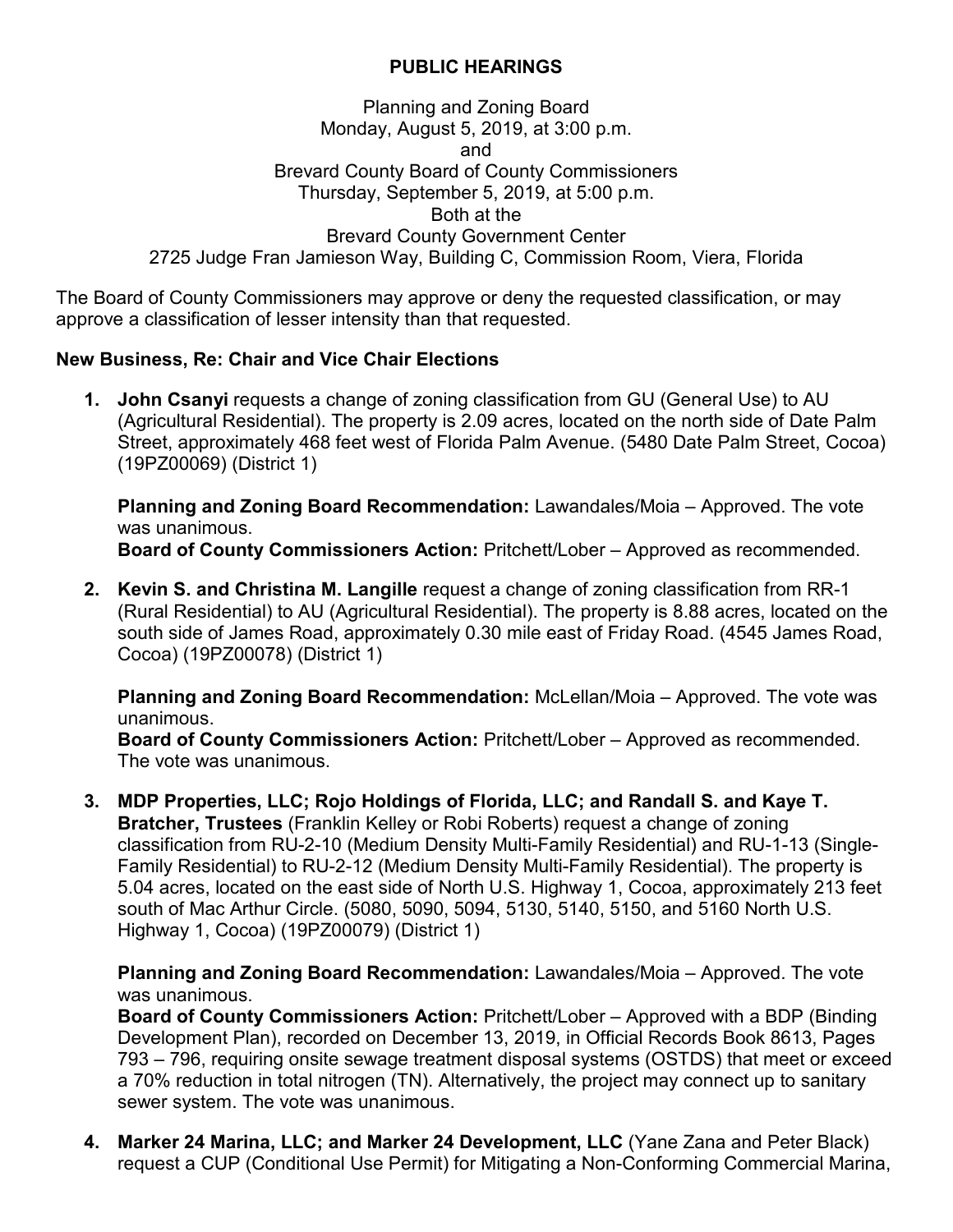P&Z Agenda August 5, 2019 (September 5, 2019 BCC) Page 2

> in an RU-1-11 (Single-Family Residential) zoning classification. The property is 6.24 acres, located on the west side of South Banana River Drive, approximately 200 feet north of Orris Avenue. (1357, 1360, and 1385 South Banana River Drive; and 1880 West Virginia Avenue, Merritt Island) (19PZ00080) (District 2) THIS ITEM HAS BEEN AUTOMATICALLY TABLED TO THE AUGUST 19, 2019, LOCAL PLANNING AGENCY MEETING.

**5. JSFS Land Trust, Jacob Shapiro and Faye Shapiro, as Trustees** (Kim Rezanka) request a Small Scale Comprehensive Plan Amendment to change the Future Land Use designation from Residential 4 to Residential 6. The property is 9.79 acres, located on the north side of Ranch Road, approximately 0.25 mile west of Grissom Parkway. (No assigned address. In the Cocoa area.) (19PZ00062) (District 1) This item was tabled from the July 8, 2019, Planning and Zoning meeting at the request of the applicant.

**Local Planning Agency Recommendation:** Moia/Glover – Approved. The vote was 5:3, with Lawandales, Theodore, and Bartcher voting nay.

**Board of County Commissioners Action:** Pritchett/Smith – Tabled to the October 3, 2019, Commission meeting at the request of the applicant. The vote was unanimous.

**Board of County Commissioners Action of 10/03/19:** Pritchett/Lober – Tabled to the October 22, 2019, Regular Commission meeting.

**Board of County Commissioners Action of 10/22/19:** Pritchett/Lober – Tabled to the November 12, 2019, Regular Commission meeting.

**Board of County Commissioners Action of 11/12/19:** Pritchett/Lober – Approved. The vote was unanimous.

**6. JSFS Land Trust, Jacob Shapiro and Faye Shapiro, as Trustees** (Kim Rezanka) request a change of zoning classification from RRMH-1 (Rural Residential Mobile Home) to RA-2-6 (Single-Family Attached Residential). The property is 9.79 acres, located on the north side of Ranch Road, approximately 0.25 mile west of Grissom Parkway. (No assigned address. In the Cocoa area.) (19PZ00063) (District 1) This item was tabled from the July 8, 2019, Planning and Zoning meeting at the request of the applicant.

**Planning and Zoning Board Recommendation:** Moia/McLellan - Approved the requested change of zoning classification from RRMH-1 (Rural Residential Mobile Home) to RA-2-6 (Single-Family Attached Residential) with a BDP (Binding Development Plan) limited to a maximum 49 units, the area marked as 425 on the conceptual plan submitted 08/05/19 shall not be developed and shall be left in its natural state, and access shall be on Falk Road. The vote was 6:2, with Lawandales and Bartcher voting nay.

**Board of County Commissioners Action:** Pritchett/Smith – Tabled to the October 3, 2019, Commission meeting at the request of the applicant. The vote was unanimous.

**Board of County Commissioners Action of 10/03/19:** Pritchett/Lober – Tabled to the October 22, 2019, Regular Commission meeting.

**Board of County Commissioners Action of 10/22/19:** Pritchett/Lober – Tabled to the November 12, 2019, Regular Commission meeting.

**Board of County Commissioners Action of 11/12/19:** Pritchett/Lober – Approved with a BDP (Binding Development Plan), recorded on February 27, 2020, in ORB 8676, Pages 2609 - 2625. The vote was unanimous.